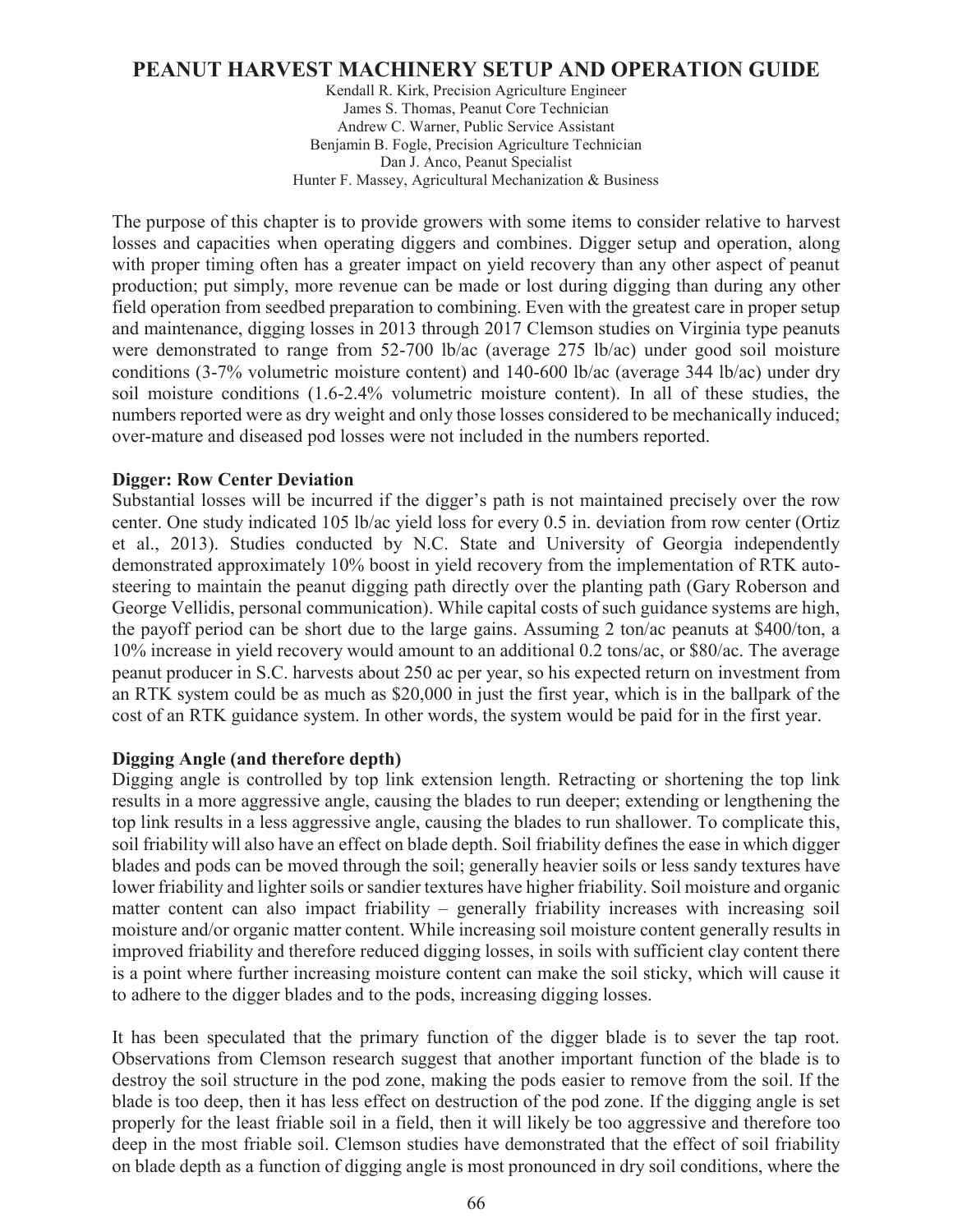soil is less friable. Clemson studies also suggest that the effect of soil friability on blade depth is most pronounced with lighter weight diggers; i.e., heavier digger models (per unit width) have less tendency to move vertically. Proper depth adjustment results in blades cutting the taproot about an inch below the pods. The digger blade experiences less resistance in more friable soils, allowing it to move to a greater depth at a given top link adjustment than the depth to which it would travel in a less friable soil. Conversely, less friable soils provide greater resistance to blade travel than more friable soils, which causes the blade to travel to a shallower depth for a given top link position.

If the top link is too short, the peanuts will be dug too deep and excessive soil builds up on blades causing losses presumably by pushing the plants forward before the taproot is severed. Additionally, destruction of the soil structure in the pod zone is reduced at greater blade depths. In extremely too deep cases, the taproot is not sheared, the soil structure is intact, and plants are ripped from the ground. Further losses may occur as pods ride over soil mounded on the blades. If the top link is too long, the peanuts will be dug too shallow, shearing some pods and leaving others in the soil. So, if the top link is properly setup for a medium texture soil, relative to the range present in a given field, movement into a lighter or more friable soil will result in excessive blade depth and movement into a heavier or less friable soil will result in inadequate depth, both of which conditions will contribute to greater harvest losses. This assumes that the field has sufficient differences in soil variability to warrant different settings.

While Clemson University and Amadas Industries (Amadas Industries, Inc., Suffolk, Va.) are working on development of an automated blade depth control system, the technology is not currently commercially available. In the meantime, a 2013 digging loss study in Virginia type peanut conducted by Clemson University at Edisto REC provides some direction as to proper top link setup for soils with variable textures. In this study, the proper digging angle was established in each of three soil texture zones on the basis of EC, defined as "lightest", "medium", and "heaviest". If the entire field had been dug using the proper digging angle for the lightest texture, digging losses would have been 720 lb/ac. Applying the proper digging angle for the medium texture to the entire field would have resulted in 474 lb/ac digging losses. And, application of the proper digging angle for the heaviest soil texture to the entire field would have resulted in digging losses of 437 lb/ac. So, this study suggested that if a fixed top link position is to be applied across the entire field, that the least digging losses will be incurred if that setting is determined in the heaviest or least friable soil in the field. In short, the study suggested that if proper depth cannot be maintained, then it is better to dig too deep than to dig too shallow.

The 2013 Clemson study also indicated that on-the-go adjustment of digging angle to match conditions should result in reduced digging losses. There are operators who adjust digging depth on-the-go; to do so, they generally set the top link for the heaviest (least friable) soil texture in a field with the three point hitch in its lowest position, resulting in the most aggressive digging angle required. When lighter, or sandier soils are encountered where the blades would otherwise travel too deep, adjustment is performed by either lifting the three point hitch slightly or by manually extending a hydraulic top link. Such methods require a high level of operator experience and attentiveness but can be very successful in reducing digging losses. This on-the-go adjustment is the same principle employed in the Clemson/Amadas digging depth control technology, except that adjustment is automated through feedback from a depth gauge sensor mounted to the digger.

# **Digger: Conveyor Speed**

Amadas and KMC operator's manuals suggest that the conveyor speed should be matched to your forward travel speed. It is generally assumed that conveyors traveling too fast tend to prematurely rip the vines from the soil, which increases pod losses. It is also assumed that conveyors traveling too slowly tend to cause the vines to bunch up at the bottom of the conveyor, causing excessive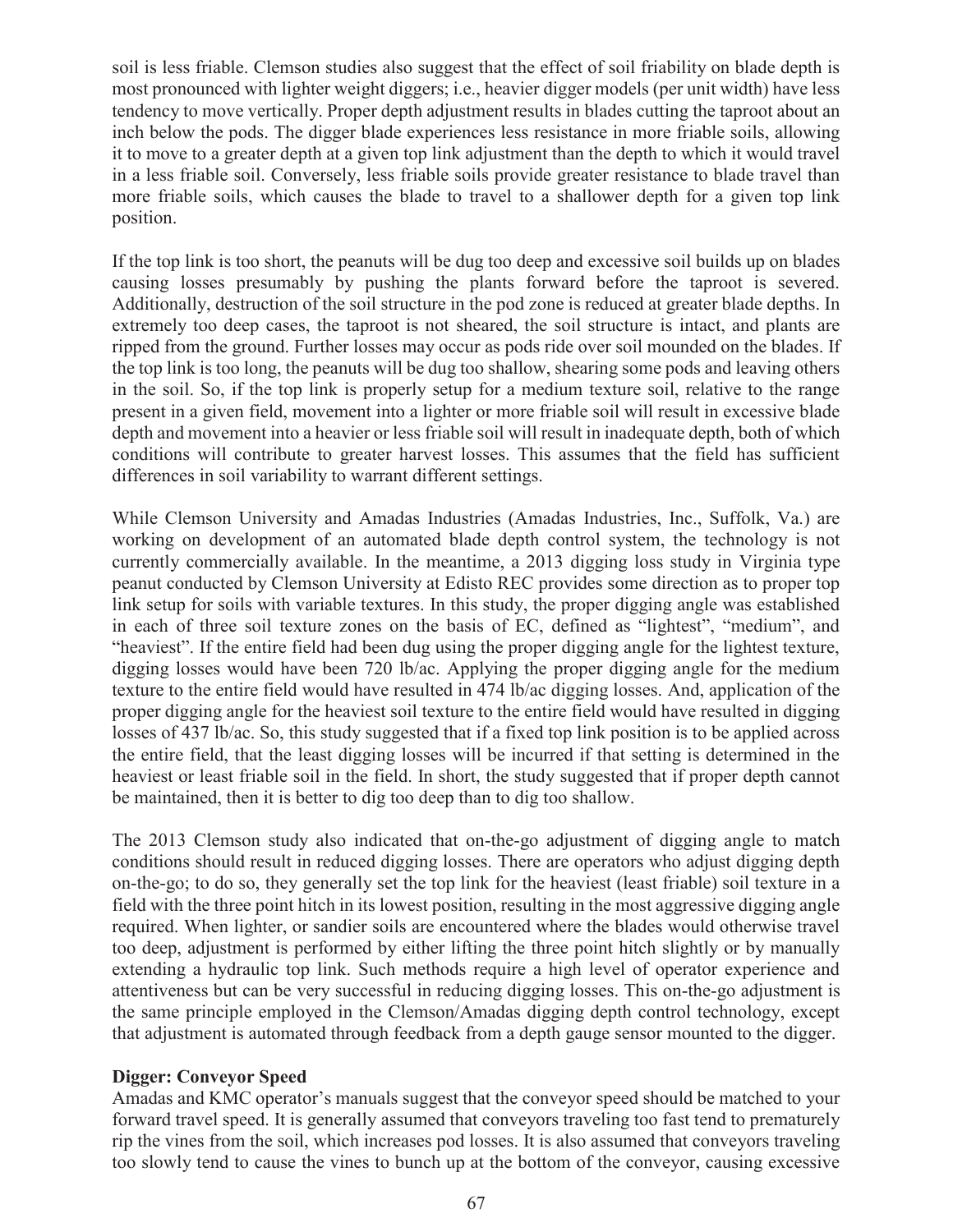agitation of the vines and therefore increased pod losses. A 2016 Clemson study demonstrated similar results for Amadas and KMC diggers in Virginia type peanut, suggesting that digging losses for 80-110% conveyor speed (as percent of travel speed) were similar, whereas digging losses increased by 100-200 lb/ac when conveyor speed was equal to 120% of travel speed. Results from a similar Clemson study in 2017 suggested optimum conveyor speeds of 85% for both digger brands in Virginia type peanuts, with significant reductions in yield  $(>250 \text{ lb/ac})$  at all higher conveyor speeds tested (100%, 115%, and 130%). Similar tests in 2017 in runner type peanut suggested that optimum conveyor speeds for the KMC digger were 100-115%, with at least 350 lb/ac reduction in yield observed from digging at 70%, 85%, or 130%; results for the Amadas digger in runner peanut in 2017 were inconclusive at the time of this report. The results do not refute the manufacturers' recommendations of matching conveyor speed to ground speed, but suggest that lagging the conveyor slightly in excessive vine growth conditions (e.g., Virginia type peanuts) may be beneficial. More testing across a range of soil textures, soil moistures, and peanut varieties must be conducted for confidence in recommendations.

A simple way to set the conveyor speed to match ground speed is to adjust it until the inverted windrow falls slightly (about 2 ft) down-field from where the plants were growing. This can be assessed by placing a flag outside of the digger path at the beginning of a row and observing the location of the end of the windrow relative to the flag. This only works well if the digger is engaged at full operating speed prior to entering into the peanuts. If the end of the windrow is several feet farther into the field than the flag, then the conveyor speed is lagging. If the end of the windrow is equal in position to or behind the flag, then the conveyor is faster than the ground speed. Current models of Amadas and KMC diggers provide an interface with a digital readout of the conveyor speed in mph, so that hydraulic flow rate can be easily adjusted to match conveyor speed to travel speed.

In absence of a digital readout, an accurate method of setting conveyor speed relative to ground speed can be conducted through simple calculation and setup. Clemson Precision Ag has created a conveyor speed calculator website at the following link:

http://precisionag.sites.clemson.edu/Calculators/PeanutDigger/ConveyorSpeed/

# **Digger: Ground Speed**

Amadas literature suggest "starting speeds" of 2.5 to 3 mph and KMC literature suggests ground speeds of 3 to 3.5 mph. KMC further suggests that digging too fast causes bunching and that digging too slowly pulls vines apart, pulling off pods. The larger pod Virginia type peanuts have more surface area per pod and therefore higher drag forces, so they are more likely to be ripped from the peg resulting in losses. Because of this, it is reasonable to assume that lower speeds should be used for Virginia type peanuts, as compared to those used for runner type and other, smaller pod peanuts.

A 2016 Clemson study in Virginia type peanuts tested ground speeds of 2, 3, 4, and 5 mph on Amadas and KMC 2-row diggers. Conveyor speed for these tests was set to match ground speed. The Amadas digger was tested in a Champs variety field, and the KMC digger was tested in a separate Wynne variety field. Results from the Amadas test showed no significant difference in digging losses between ground speeds of 2 and 3 mph, which resulted in the lowest digging losses, with an increase in digging loss of 230 lb/ac per mph above 3 mph. The results suggested an economically optimum digging speed of 3 mph for the Amadas digger, given the conditions in the study. Results from the KMC test showed significant differences in digging losses between the 2, 3, and 4 mph digging speeds, with the least digging losses incurred at 2 mph and 270 lb/ac additional losses for each mph above 2 mph. The results suggested an economically optimum digging speed of 2 mph for the KMC digger, given the conditions in the study. Because the two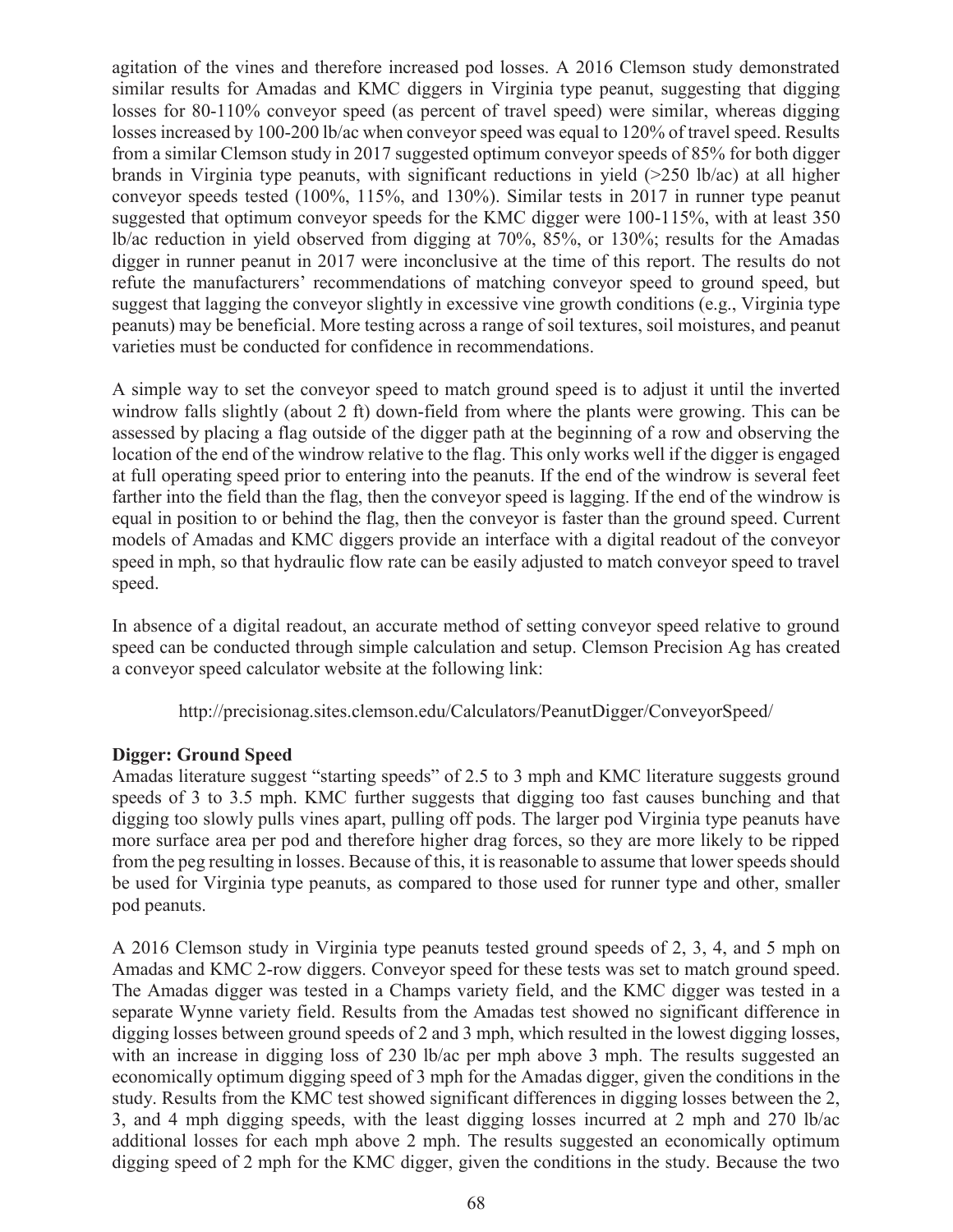diggers in this study were tested in different peanut varieties and separate fields, comparison of performance between the diggers from this test is not appropriate.

A similar test in 2017 showed similar results for both diggers. Comparisons between diggers cannot be made because the tests for each digger were conducted in different fields with different varieties. There was no significant difference in yield for the KMC digger in runner type peanut at speeds of 1.5 and 2.5 mph, but a significant yield reduction (>500 lb/ac) was observed from digging at 3.5 mph or 4.5 mph. Tests on the Amadas digger in runner type peanut were inconclusive at the time of this report. For the KMC digger in Virginia type peanut, there was a significant reduction in yield from digging at any speed above 1.5 mph; yield losses were approximately 160 lb/ac per mph above 1.5 mph. The same results were observed in the Amadas digger in Virginia type peanut with significant yield reduction observed at any ground speed greater than 1.5 mph, amounting to about 240 lb/ac in yield reduction per mph above 1.5 mph.

In ideal situations, digging ground speeds should be economically optimized. Further testing is required to substantiate, but it is expected that optimum digging speeds will vary as a function of conditions. Theoretically, economically optimum digging speed should: decrease with increasing pod size, increase with increasing sand content, increase with increasing organic matter, and decrease with decreasing soil moisture content. However, weather conditions at harvest and required timeliness of digging with respect to other farming operations must also be considered, which make generalizations about economically optimum digging speeds challenging to make. Table 1 can be used as a general guide for selecting digger speeds; it assumes a field efficiency (digging time divided by total time in field) of 85% and a row width of 38 inches.

|                | 4-Row Diggers       |                              |                | 6-Row Diggers       |                                          |  |  |  |
|----------------|---------------------|------------------------------|----------------|---------------------|------------------------------------------|--|--|--|
| Speed<br>(mph) | Capacity<br>(ac/hr) | Time<br>$(hr/10 \text{ ac})$ | Speed<br>(mph) | Capacity<br>(ac/hr) | Time<br>$\left(\frac{hr}{10}\right)$ ac) |  |  |  |
|                | 2.6                 | 3.8                          |                | 3.9                 | 2.6                                      |  |  |  |
| 2.5            | 3.3                 | 3.1                          | 2.5            | 4.9                 | 2.0                                      |  |  |  |
| 3              | 3.9                 | 2.6                          |                | 5.9                 | 17                                       |  |  |  |
| 3.5            | 4.6                 | 2.2                          | 3.5            | 6.9                 | 15                                       |  |  |  |
| 4              | 5.2                 | 1.9                          | 4              | 7.8                 | 1.3                                      |  |  |  |
| 4.5            | 5.9                 | 17                           | 4.5            | 8.8                 | 1.1                                      |  |  |  |
|                | 6.5                 | 15                           |                | 9.8                 | 1.0                                      |  |  |  |

**Peanut digging capacities and operating times across various ground speeds for 4- and 6-row diggers on 38 inch rows.** 

# **Estimation of Digging Losses**

If you suspect problems with your digger setup or if you want to compare one mode of operation to another, you may want to take the time to estimate your digging losses. Digging losses are challenging to quantify because they must be distinguished from combining losses and because some of the lost pods are located below-ground. The best way to effectively measure pod losses is to count or weigh pod losses within a particular sample area. Sampling should be conducted after digging but prior to combining. A standard sample grid should be constructed, such as a small PVC pipe frame. A manageable frame size would be one or two rows wide by one foot long. Multiple samples should be collected from different areas to build confidence in the estimate, as digging losses can be highly variable. Sampling requires carefully moving a section of windrow to the side, placing the frame on the ground, and collecting all above- and below-ground losses found within the frame area. Digging losses will generally be greatest in the least sandy (heaviest) soils and lowest in the sandiest (lightest) soils, so it may be desirable to take samples from different areas of the field, although the most economically important areas to assess are generally the heavier soils.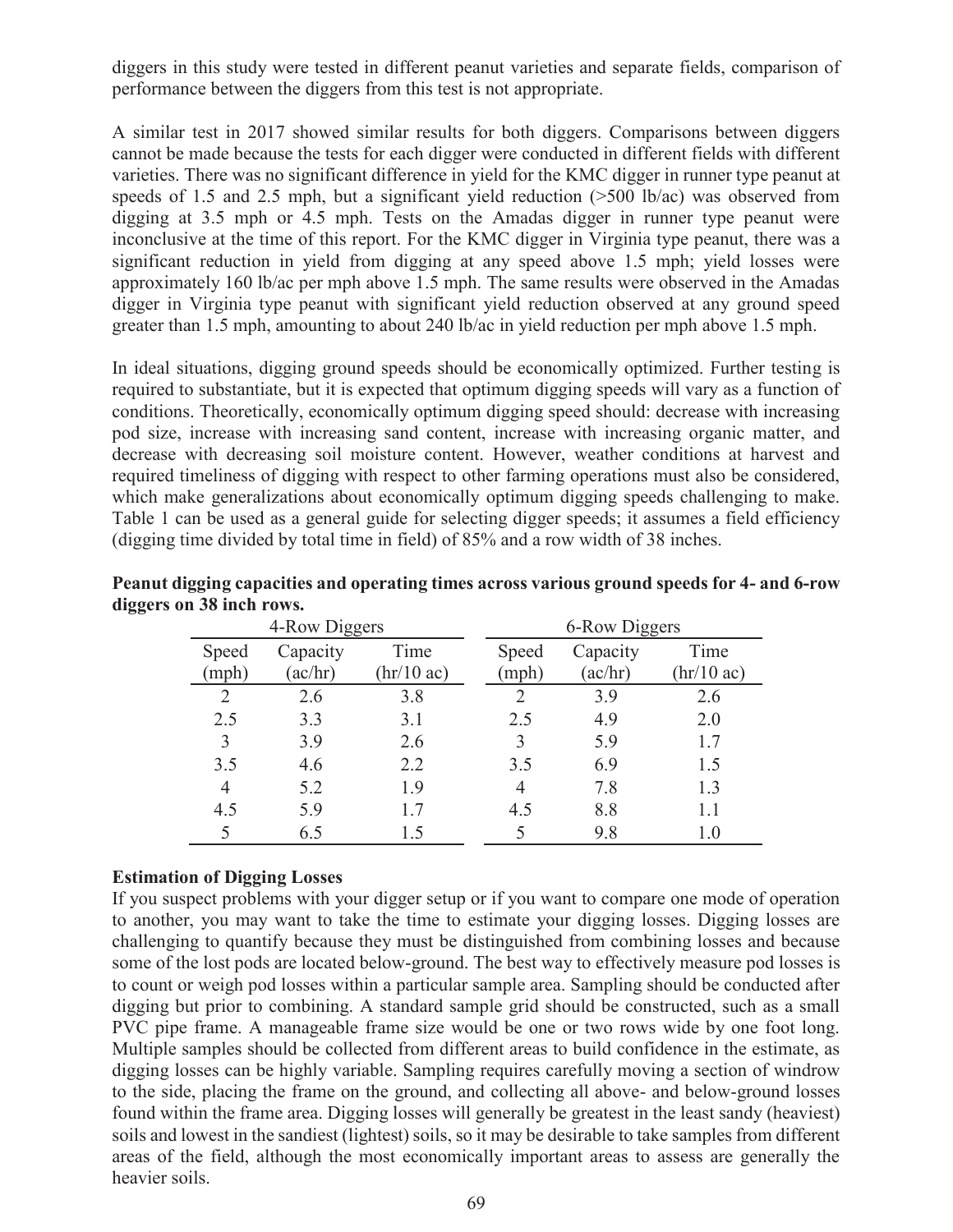NOTE: Digging losses reported in all of the above tests reflect what we refer to as mechanical digging losses; over-mature and diseased pods are not included in the counts. If you are comparing modes of operation of the digger, over-mature and diseased pods should be ignored, as they are generally not attributable to digger setup and operation.

A general estimate of losses is provided elsewhere in this guide, stating that each pod lost per row foot is equivalent to 40 lb/ac in runner type and 60 lb/ac in Virginia type peanuts. A more accurate estimate of dry weight collected from the sampling area can be calculated by multiplying the estimated dry weight per pod by the number of pods. Table 2 gives some estimates of dry weight per pod for different pod lengths.

| Estimated peanut pod dry weight as a function of pod length (Virginia types).      |  |  |  |  |  |  |
|------------------------------------------------------------------------------------|--|--|--|--|--|--|
| From Clemson Agricultural Mechanization & Business, student Creative Inquiry data. |  |  |  |  |  |  |

|      | $\alpha$ being the second contract the commutation of $\alpha$ basiness, station create $\alpha$ in an $\gamma$ and $\alpha$ . |  |      |                                  |
|------|--------------------------------------------------------------------------------------------------------------------------------|--|------|----------------------------------|
|      | Pod Length, in Pod Dry Weight, g                                                                                               |  |      | Pod Length, in Pod Dry Weight, g |
| 0.50 | 0.499                                                                                                                          |  | 1.50 | 2.076                            |
| 0.75 | 0.269                                                                                                                          |  | 1.75 | 2.245                            |
| 1.00 | 1.391                                                                                                                          |  | 2.00 | 2.534                            |
| 1.25 | 1.732                                                                                                                          |  | 2.25 | 3.457                            |

Another estimate of pod dry weight determined by the Clemson Agricultural Mechanization & Business undergraduates enrolled in a Creative Inquiry project was by measurement of total sample length. If all pods are lined up end to end, the total length of the "pod line" formed can be used to estimate weight of the sample as:  $DW = 1.423 * L$  (Eq.1), where DW is dry weight in grams and L is length of "pod line" in inches. More accurately, Equation 1 can be used to calculate digging losses based on each sample collected (Eq. 2):

$$
Loss = \frac{DW}{L \cdot W} \cdot 15,193
$$

Where,

 $Loss =$  digging losses (lb/ac),  $DW =$  dry weight of sample (g), as estimated above,  $L =$  length of sampling frame (in), measured along row, and  $W =$  sampling frame width (in).

Example calculation. Consider an example where 12 pods averaging 1.5 in. length were collected from within a sampling frame, with a sampling frame width of 38 in. and a sampling frame length of 12 in. Using the data in Table 2, the dry weight of the sample is estimated to be 12 ∙ 2.076 = 24.9 g. Alternatively, length of a "pod line" from the same sample would be 18 in. and Eq. 1 would estimate the sample dry weight to be  $1.423 \cdot 18 = 25.6$  g. Either of these values could then be applied to Eq. 1 to estimate pound per acre digging losses, for example:

Losses = 
$$
\frac{25.6}{12 \cdot 38} \cdot 15,193 = 853 \text{ lb/ac}
$$

#### **Estimating Yield from Windrow Pod Count**

There are occasions when a grower wishes to estimate peanut yields after digging but before combining. We have provided a calculator for your use in doing this, which is based on a pod count and estimated weight per pod. The calculator is available at the following link:

http://precisionag.sites.clemson.edu/Calculators/EstimatePeanutYield/